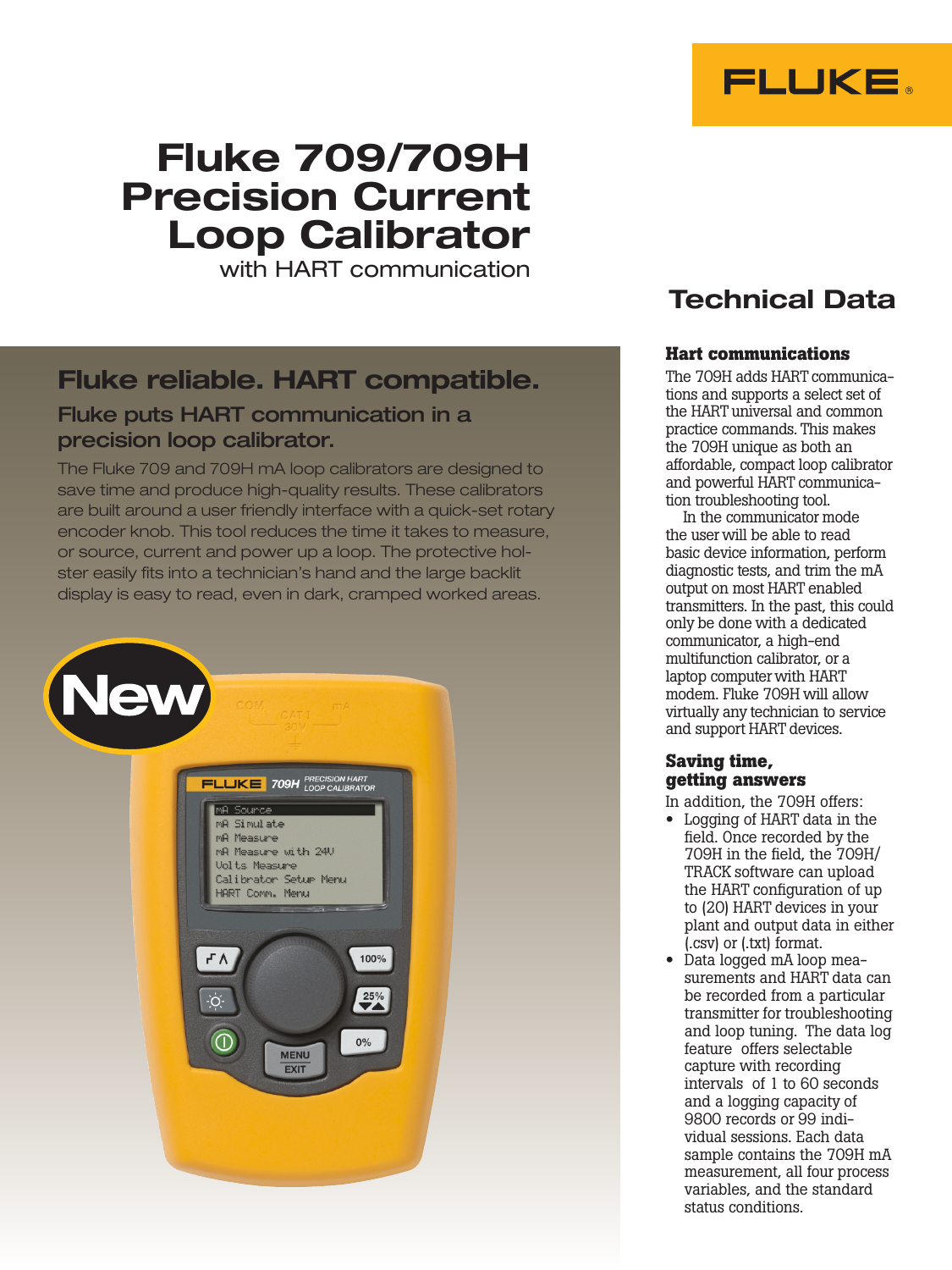### **Product highlights**

- Best-in-class accuracy at 0.01% reading
- Compact rugged design
- Intuitive user interface with quick-set knob for fast setup, easy use
- 24 V dc loop power with mA measure mode (-25% to 125%)
- Resolution of 1 µA on mA ranges and 1 mV on voltages ranges
- Built in selectable 250  $\Omega$  resistor for HART communications
- Simple two wire connection for all measurements
- Auto shutdown to conserve battery life
- Variable step and ramp time in seconds
- Valve test (source and simulate defined mA values with % keys

#### **Specifications**

| <b>Functions</b>                      | mA source, mA simulate, mA read, mA read/loop power, and volts read                                           |
|---------------------------------------|---------------------------------------------------------------------------------------------------------------|
| Ranges                                | $mA$ (0 to 24mA) and volts (0 to 30 V dc)                                                                     |
| <b>Resolution</b>                     | luA on mA ranges and 1 mV on voltage range                                                                    |
| <b>Accuracy</b>                       | 0.01 % $\pm$ 2 counts all ranges (@23° $\pm$ 5°C)                                                             |
| <b>Operating temperature</b><br>range | $-10$ °C to 55 °C (14 °F to 131°F)                                                                            |
| <b>Humidity range</b>                 | 10 to 95% non-condensing                                                                                      |
| <b>Stability</b>                      | 20 ppm of F.S. / $^{\circ}$ C from -10 $^{\circ}$ C to 18 $^{\circ}$ C and 28 $^{\circ}$ C to 55 $^{\circ}$ C |
| <b>Display</b>                        | 128 x 64 pixels, LCD Graphic w/backlight, .34 in high digits                                                  |
| Power                                 | 6 AAA alkaline                                                                                                |
| <b>Battery life</b>                   | $\geq$ 40 hours continuous use (measure mode using alkaline)                                                  |
| Loop compliance voltage               | 24 V dc @ 20mA                                                                                                |
| <b>Over-voltage protection</b>        | 240 V ac                                                                                                      |
| <b>Overload current</b><br>protection | 28 mA dc                                                                                                      |
| <b>EMC</b>                            | EN61326 Annex A (Portable Instruments)                                                                        |
| <b>Dimensions (LxWxD)</b>             | 15 cm x 9 cm x 3 cm (6 in x 3.6 in x 1.3in)                                                                   |
| Weight                                | 0.3 kg (9.5 oz)                                                                                               |
| Included accessories                  | NIST traceable calibration certificate with data, batteries, test leads,<br>and manual                        |
| <b>Warranty</b>                       | Three–year                                                                                                    |

**FLUKE**